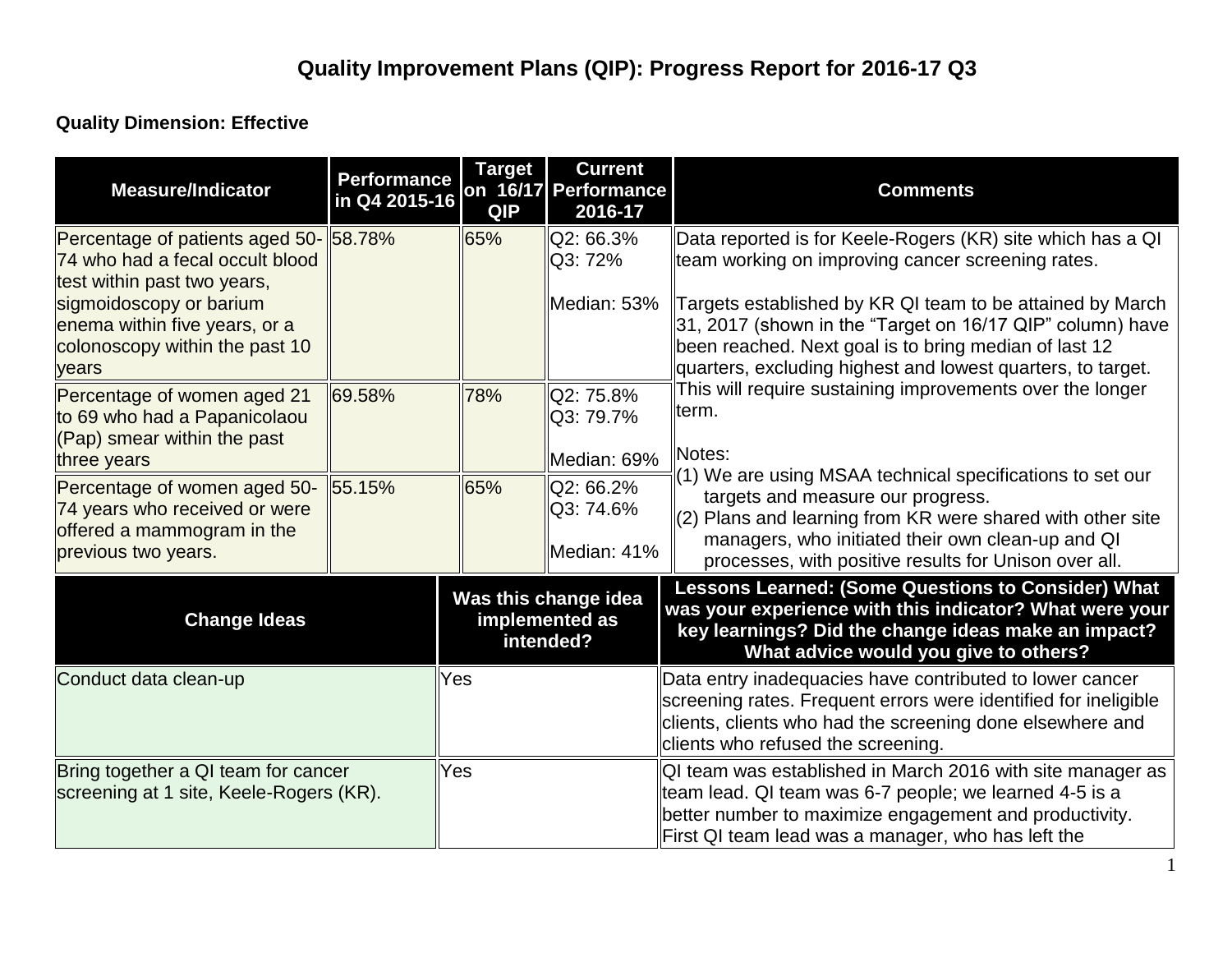|                                                                           |            | organization; successor is Data Coordinator, a non-<br>management staff member. Other CHCs in the same project<br>had great success with non-management leads.                                                                                                                                                                                                                                |
|---------------------------------------------------------------------------|------------|-----------------------------------------------------------------------------------------------------------------------------------------------------------------------------------------------------------------------------------------------------------------------------------------------------------------------------------------------------------------------------------------------|
| Develop a current state process map for CS<br>with Unison KR site QI team | Yes        | QI projects take time and that includes time of providers who<br>must be included in all steps and processes. The current<br>state process map development, which was combined with<br>some QI training, took the KR QI team 2.5 days. The future<br>state process map in the Kaizen event took 2 days. It has not<br>yet been implemented, which will require additional time and<br>effort. |
| Create a list of all KR clients who are eligible<br>for screening         | <b>Yes</b> | This has been started. With the extent of data entry<br>inaccuracies, clean-up is ongoing on a quarterly basis to<br>create an accurate recall list.                                                                                                                                                                                                                                          |
| Create a measurement plan                                                 | Not yet    | A comprehensive common measurement plan for the CHC<br>collaborative was developed, but CHCs had trouble choosing<br>their own family of measures. A standardized dashboard with<br>4 common measures is being developed instead. A prototype<br>has been shared with the KR QI team, and all CHCs in the<br>collaborative have agreed to try using it in 2016-17.                            |

| <b>Measure/Indicator</b>                                                                                                                        | <b>Performance</b><br>in 2015-16 | <b>Target</b><br><b>QIP</b> | <b>Current</b><br>on 16/17 Performance<br>2016-17   | <b>Comments</b>                                                                                                                                                                                                                                                                                                                                                                                              |
|-------------------------------------------------------------------------------------------------------------------------------------------------|----------------------------------|-----------------------------|-----------------------------------------------------|--------------------------------------------------------------------------------------------------------------------------------------------------------------------------------------------------------------------------------------------------------------------------------------------------------------------------------------------------------------------------------------------------------------|
| Percentage of patients with<br>diabetes, aged 40 or over, with<br>two or more glycated<br>hemoglobin (HbA1C) tests<br>within the past 12 months | 53.23%                           | <b>Pending</b>              | $\ 60.32\%$                                         | The project is focusing on 1 MD. Current performance is for<br>this provider. Current performance, per technical<br>specifications for this indicator, looks back 1 full year, so<br>was calculated from Q3 2015-16 to Q3 2016-17. This project<br>lis being dropped from the QIP work plan since it is no longer<br>a priority indicator. Nevertheless we plan to continue the<br>project on a small scale. |
| <b>Change Ideas</b>                                                                                                                             |                                  |                             | Was this change idea<br>implemented as<br>intended? | <b>Lessons Learned: (Some Questions to Consider) What</b><br>was your experience with this indicator? What were your<br>key learnings? Did the change ideas make an impact?<br>What advice would you give to others?                                                                                                                                                                                         |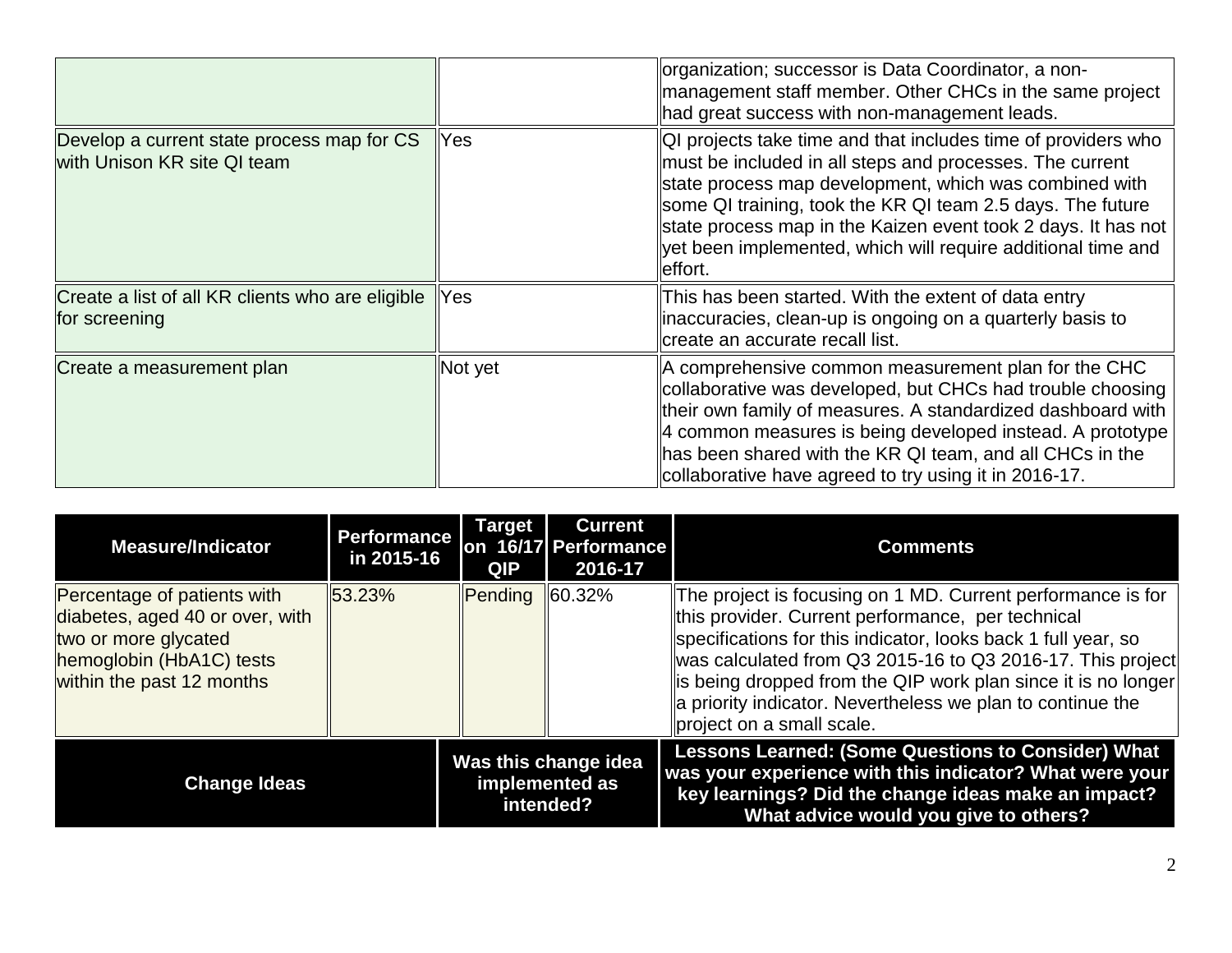| Bring together a primary care QI team for<br>A <sub>1</sub> C <sub>s</sub> | <b>No</b> | Primary care managers requested that this project look at all<br>4 sites simultaneously and the QI team was formed with<br>representation from all sites. However, in terms of work<br>processes, the MD on the team can only speak to her way of<br>practising. Discussion is ongoing with QI team members<br>about a way to involve other sites in the project. It may have<br>been better to start with a site-specific team. |
|----------------------------------------------------------------------------|-----------|----------------------------------------------------------------------------------------------------------------------------------------------------------------------------------------------------------------------------------------------------------------------------------------------------------------------------------------------------------------------------------------------------------------------------------|
| Create current state process map with A1C<br>QI Team                       | Yes       | Current state process map was developed by the QI team<br>over the course of a few team meetings.                                                                                                                                                                                                                                                                                                                                |
| Create a list of all diabetic primary care<br>clients aged 40 and over     | Yes       | This was prepared at the organization-wide and site-specific<br>levels, as well as for the specific MD on the QI team. The<br>organization-wide and site-specific information has not been<br>used. We need to remember to keep the scope of our QI<br>projects small initially.                                                                                                                                                 |
| Create a measurement plan                                                  | Not yet   | Based on experience with the measurement plan in the<br>cancer screening project, this change idea may be revised or<br>dropped.                                                                                                                                                                                                                                                                                                 |

## **Quality Dimension: Equitable**

| <b>Measure/Indicator</b>                                                                               |                               |                                                     | <b>Current</b><br>Performance Target on Performance<br>2016-17 | <b>Comments</b>                                                                                                                                                                                                      |
|--------------------------------------------------------------------------------------------------------|-------------------------------|-----------------------------------------------------|----------------------------------------------------------------|----------------------------------------------------------------------------------------------------------------------------------------------------------------------------------------------------------------------|
| % of clients with 1 or more<br>health equity barriers to<br>screening who are successfully<br>screened | <b>Collecting</b><br>Baseline | <b>Collecting</b><br>Baseline                       |                                                                | The CHC collaborative discussed and agreed to look at<br>cancer screening and income levels, ethnocultural group,<br>born in Canada (and # of years in Canada) and insurance<br>lstatus.                             |
| <b>Change Ideas</b>                                                                                    |                               | Was this change idea<br>implemented as<br>intended? |                                                                | <b>Lessons Learned: (Some Questions to Consider) What</b><br>was your experience with this indicator? What were your<br>key learnings? Did the change ideas make an impact?<br>What advice would you give to others? |
| Review CS rates for differences that may be<br>attributable to key socio-demographic                   |                               | <b>Started</b>                                      |                                                                | Data from all 5 CHCs in the collaborative was shared and<br>reviewed. For Unison, the data was for KR site. It was noted                                                                                             |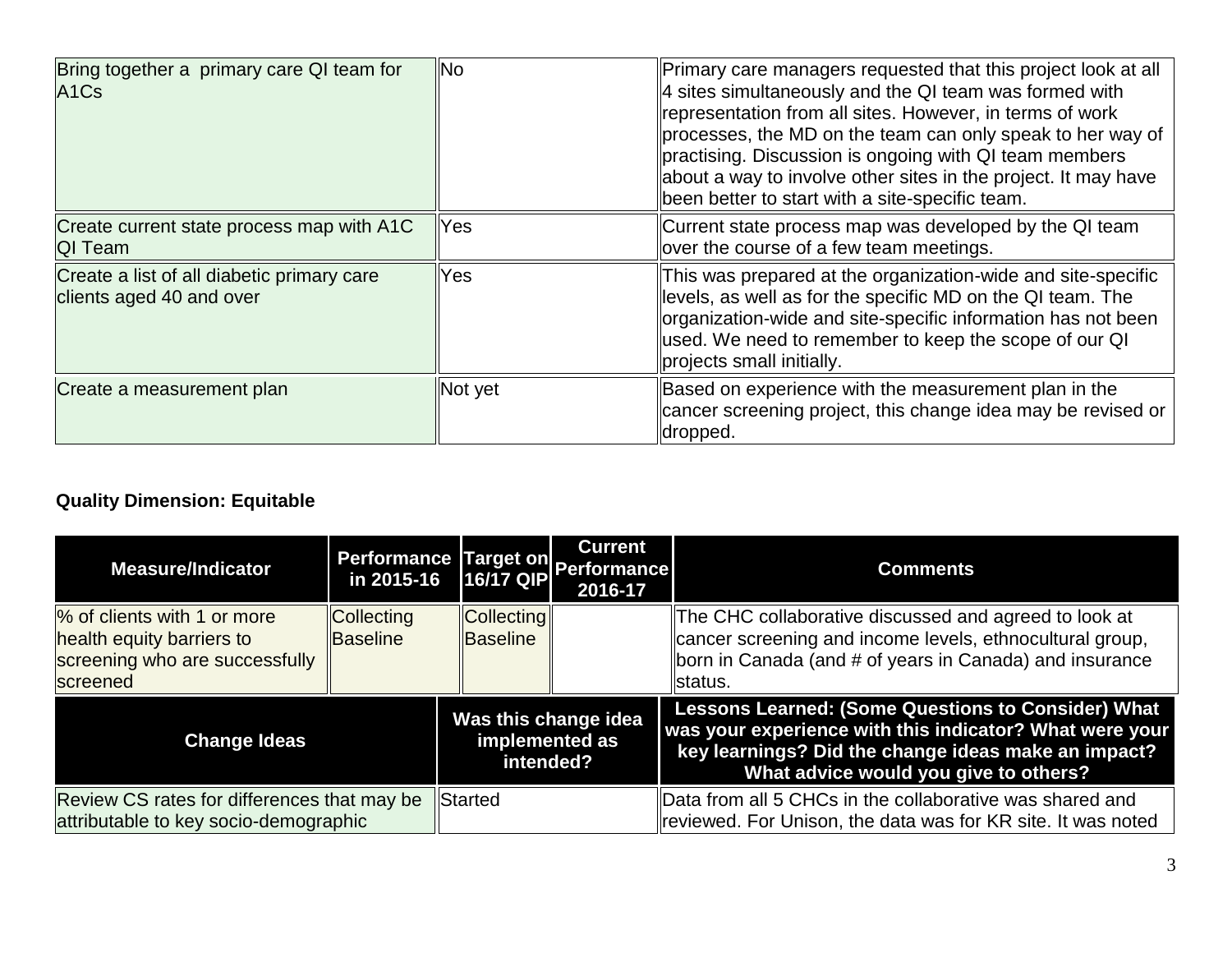| indicators such as income or language | that there are lower screening rates for Paps for women born |
|---------------------------------------|--------------------------------------------------------------|
|                                       | lin Portugal in 4 of 5 participating CHCs. Lower income and  |
|                                       | non-insured clients appear to have good access to screening  |
|                                       | at these CHCs.                                               |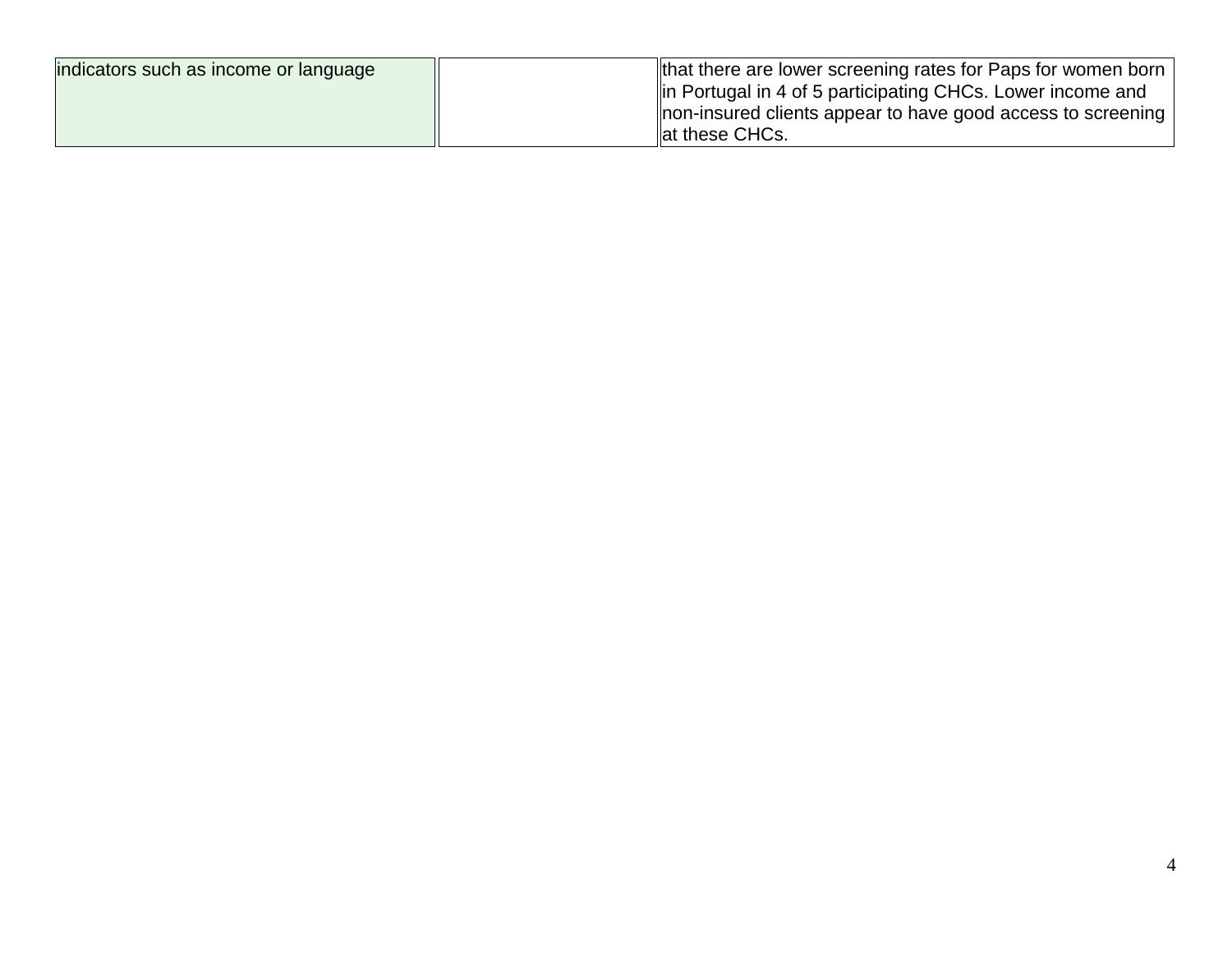| <b>Measure/Indicator</b>                                                                                                                                                                                                 |                                                     | <b>Performance</b><br>in 2015-16 | <b>Target</b><br>on<br>16/17<br>QIP | <b>Current</b><br><b>Performance</b><br>2015-16 | <b>Comments</b>                                                                                                                                                        |                                                                                                                                                                                                            |
|--------------------------------------------------------------------------------------------------------------------------------------------------------------------------------------------------------------------------|-----------------------------------------------------|----------------------------------|-------------------------------------|-------------------------------------------------|------------------------------------------------------------------------------------------------------------------------------------------------------------------------|------------------------------------------------------------------------------------------------------------------------------------------------------------------------------------------------------------|
| Percent of patients who stated that when they see<br>the doctor or nurse practitioner, they or someone<br>else in the office (always/often) give them an<br>opportunity to ask questions about recommended<br>treatment? |                                                     | 88.13                            | 88.13                               | II91.00                                         | Current performance is Unison's<br>overall result from the past year's<br>client experience survey, which was<br>conducted at all four of our sites in<br>llOct. 2016. |                                                                                                                                                                                                            |
| <b>Change Ideas</b>                                                                                                                                                                                                      | Was this change idea<br>implemented as<br>intended? |                                  |                                     |                                                 |                                                                                                                                                                        | Lessons Learned: (Some Questions to Consider) What was your experience with<br>this indicator? What were your key learnings? Did the change ideas make an<br>impact? What advice would you give to others? |
| <b>Maintain</b><br>performance.                                                                                                                                                                                          | Yes.                                                |                                  |                                     |                                                 |                                                                                                                                                                        |                                                                                                                                                                                                            |

| <b>Measure/Indicator</b>                          |                                                                                                                      | <b>Performance</b><br>in 2015-16                    | <b>Target</b><br>on<br>16/17<br><b>QIP</b>                                                                                                                                                                 | <b>Current</b><br><b>Performance</b><br>2016-17                               | <b>Comments</b>                       |                                                                           |  |
|---------------------------------------------------|----------------------------------------------------------------------------------------------------------------------|-----------------------------------------------------|------------------------------------------------------------------------------------------------------------------------------------------------------------------------------------------------------------|-------------------------------------------------------------------------------|---------------------------------------|---------------------------------------------------------------------------|--|
|                                                   | Percent of patients who stated that when they see the 82.25<br>doctor or nurse practitioner, they or someone else in |                                                     |                                                                                                                                                                                                            | 86                                                                            | 183.17                                | Current performance is Unison's<br>overall result from the past year's    |  |
|                                                   | the office (always/often) involve them as much as                                                                    |                                                     |                                                                                                                                                                                                            |                                                                               |                                       | client experience survey, which was                                       |  |
| they want to be in decisions about their care and |                                                                                                                      |                                                     |                                                                                                                                                                                                            |                                                                               | conducted at all four of our sites in |                                                                           |  |
|                                                   | treatment?                                                                                                           |                                                     |                                                                                                                                                                                                            |                                                                               |                                       | Oct. 2016.                                                                |  |
|                                                   | <b>Change Ideas</b>                                                                                                  | Was this change<br>idea implemented as<br>intended? | Lessons Learned: (Some Questions to Consider) What was your<br>experience with this indicator? What were your key learnings? Did the<br>change ideas make an impact? What advice would you give to others? |                                                                               |                                       |                                                                           |  |
|                                                   | Explore best practices for                                                                                           | <b>INo</b>                                          |                                                                                                                                                                                                            |                                                                               |                                       | The proposed change ideas were not implemented because the overall number |  |
|                                                   | client self-management that                                                                                          |                                                     | of change ideas in our 2016-17 work plan exceeded what we could reasonably                                                                                                                                 |                                                                               |                                       |                                                                           |  |
|                                                   | could be tested as change                                                                                            |                                                     |                                                                                                                                                                                                            | do. From our experience of implementing this work plan, we learned to be more |                                       |                                                                           |  |
|                                                   | ideas                                                                                                                |                                                     | realistic about the total number/scope of QI projects that we take on, given                                                                                                                               |                                                                               |                                       |                                                                           |  |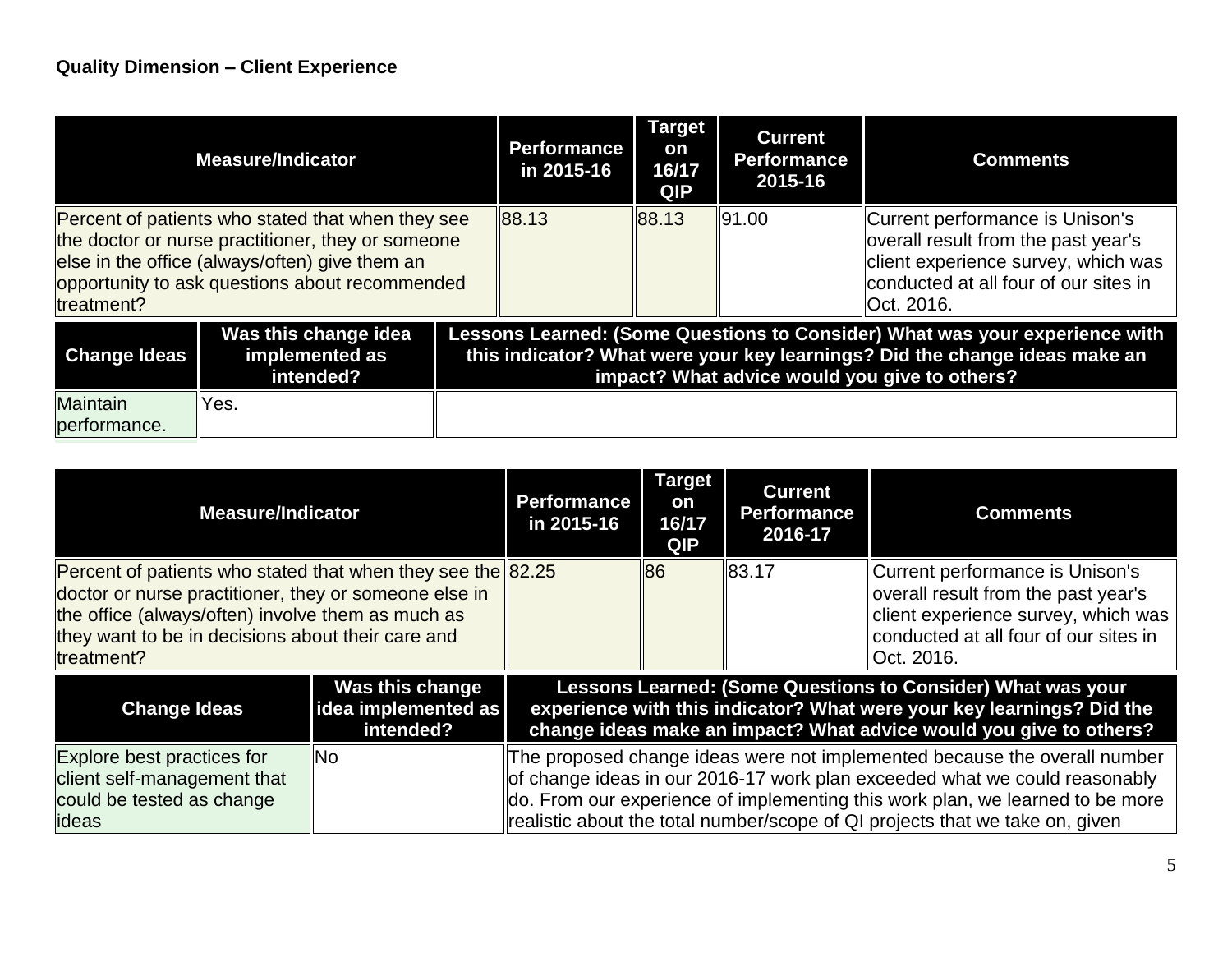|  | QIP<br>his<br>ources<br>learning<br>used<br>work<br>ın<br>was<br>י -<br>lici<br>develc<br>our<br>oniac<br>.esr<br>$\mathbf{r}$<br>∼<br>. . |
|--|--------------------------------------------------------------------------------------------------------------------------------------------|
|  | ∥plan.                                                                                                                                     |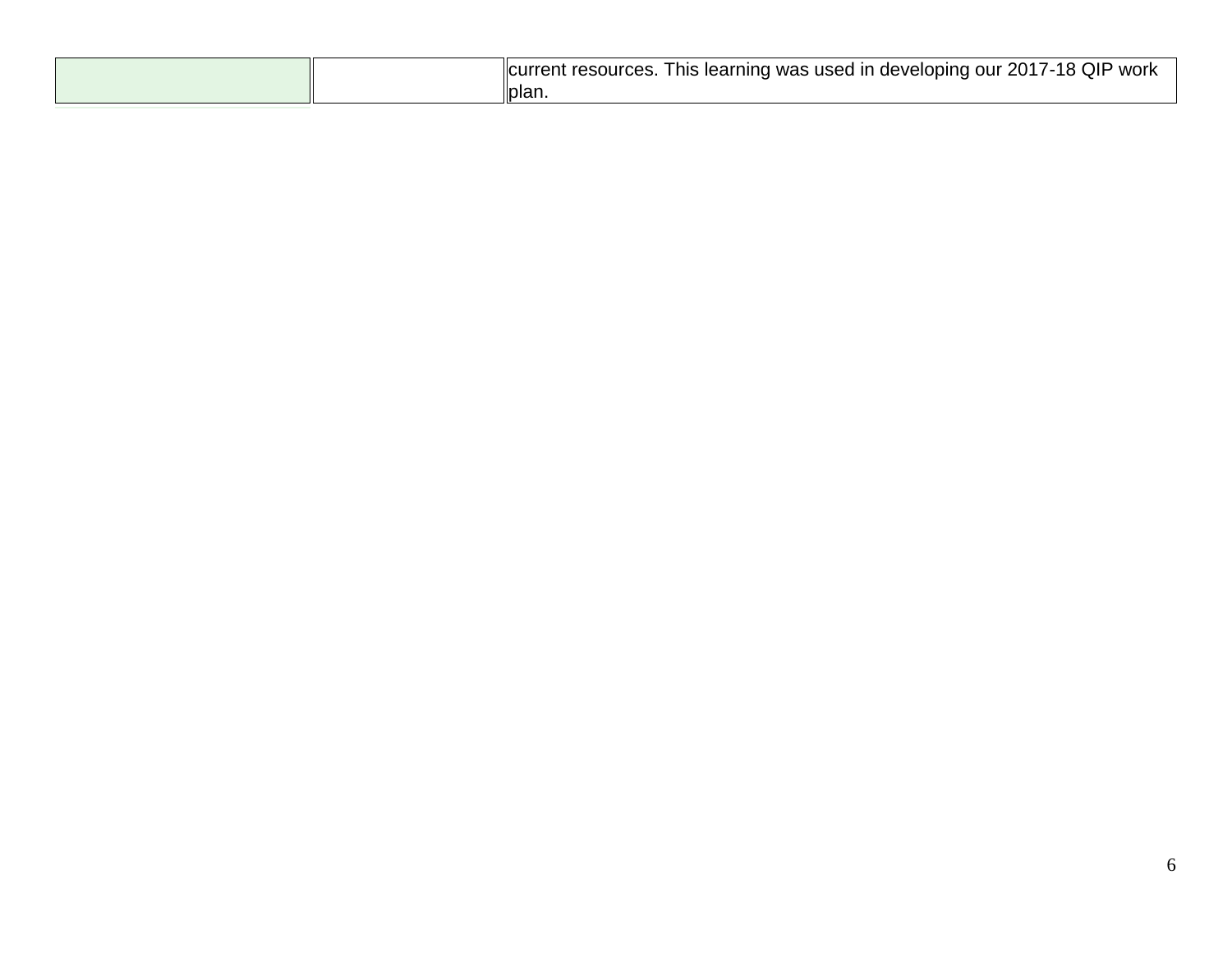| <b>Measure/Indicator</b>                                                                                                                                                 | <b>Performance in</b><br>2015-16                    | Target<br>on 16/17<br>QIP | <b>Current</b><br><b>Performance</b><br>2016-17 | <b>Comments</b>                                                                                              |                                                                                                                                                                                                    |
|--------------------------------------------------------------------------------------------------------------------------------------------------------------------------|-----------------------------------------------------|---------------------------|-------------------------------------------------|--------------------------------------------------------------------------------------------------------------|----------------------------------------------------------------------------------------------------------------------------------------------------------------------------------------------------|
| Percent of patients who stated that when they see the<br>doctor or nurse practitioner, they or someone else in the<br>office (always/often) spend enough time with them? | 87.19                                               | 87.19                     | $\parallel$ 87.83                               | Current Performance is<br>from client experience<br>$\parallel$ survey, which was<br>conducted in Oct. 2016. |                                                                                                                                                                                                    |
| <b>Change Ideas</b>                                                                                                                                                      | Was this change<br>idea implemented<br>as intended? |                           |                                                 | others?                                                                                                      | Lessons Learned: (Some Questions to Consider) What was your<br>experience with this indicator? What were your key learnings? Did the<br>change ideas make an impact? What advice would you give to |
| Maintain performance.                                                                                                                                                    | Yes                                                 |                           |                                                 |                                                                                                              |                                                                                                                                                                                                    |

| <b>Measure/Indicator</b>                                                                 | <b>Performance in Target on</b><br>2015-16          | <b>16/17 QIP</b> |                                                                                                                                                                                                                                                                                                                                                                                                                                                                                                                                                                                           | <b>Current</b><br><b>Performance</b><br>2016-17                                                                                                                                          | <b>Comments</b>                                                                                                                                                                                            |  |  |
|------------------------------------------------------------------------------------------|-----------------------------------------------------|------------------|-------------------------------------------------------------------------------------------------------------------------------------------------------------------------------------------------------------------------------------------------------------------------------------------------------------------------------------------------------------------------------------------------------------------------------------------------------------------------------------------------------------------------------------------------------------------------------------------|------------------------------------------------------------------------------------------------------------------------------------------------------------------------------------------|------------------------------------------------------------------------------------------------------------------------------------------------------------------------------------------------------------|--|--|
| Percent of clients who stated<br>that they know how to make a<br>suggestion or complaint | 60.35                                               | 70               |                                                                                                                                                                                                                                                                                                                                                                                                                                                                                                                                                                                           | 65.64                                                                                                                                                                                    | Current performance is Unison's overall result from<br>the past year's client experience survey, which was<br>conducted at all four of our sites in Oct. 2016.                                             |  |  |
| <b>Change Ideas</b>                                                                      | Was this change idea<br>implemented as<br>intended? |                  |                                                                                                                                                                                                                                                                                                                                                                                                                                                                                                                                                                                           |                                                                                                                                                                                          | Lessons Learned: (Some Questions to Consider) What was your<br>experience with this indicator? What were your key learnings? Did the<br>change ideas make an impact? What advice would you give to others? |  |  |
| Bring together a QI team (with   No<br>client members) on<br>suggestions and complaints  |                                                     |                  |                                                                                                                                                                                                                                                                                                                                                                                                                                                                                                                                                                                           | In January 2016, we held 3 focus groups involving 10 clients and community<br>members. At these focus groups, we discussed our results on this indicator<br>from the 2015 client survey. |                                                                                                                                                                                                            |  |  |
| <b>Brainstorm and develop</b><br>change ideas to test                                    | Yes                                                 |                  | An action plan was developed based on the input given in the above focus<br>groups. The action plan articulated change ideas that were tested including:<br>Suggestion Spotlight prepared and posted at 4 sites – to show a suggestion<br>that was received and Unison's implementation of it or response to it,<br>telephone hotline (voice mail option) set up at LH site, white board option set<br>up at JT site, and outreach done to groups during client experience survey.<br>One idea from action plan (installation of 1 suggestion box/floor at LH) is not<br>vet implemented. |                                                                                                                                                                                          |                                                                                                                                                                                                            |  |  |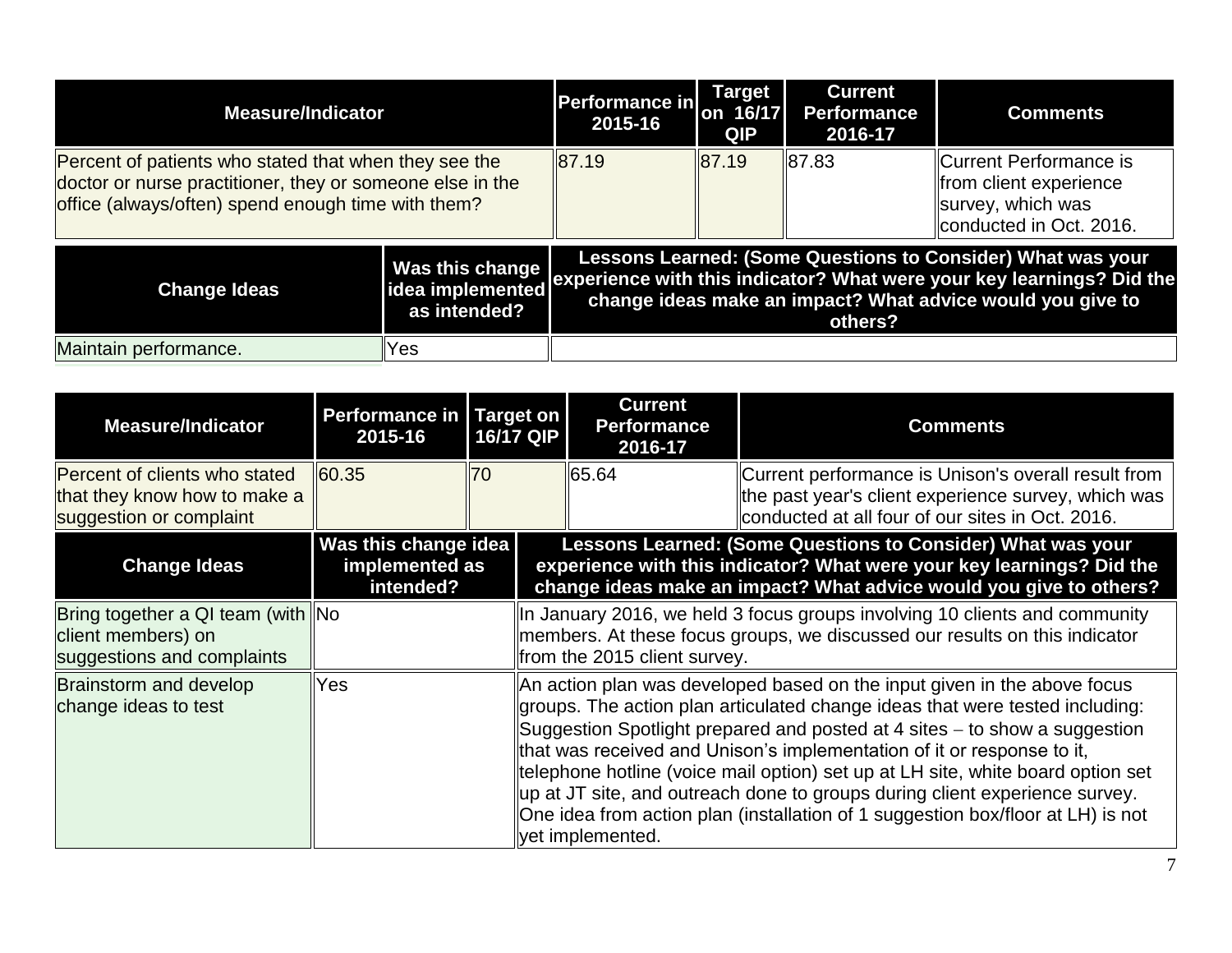## **Quality Dimension: Timely**

| <b>Measure/Indicator</b>                                                                                                                                         |                                 | <b>Target</b><br><b>Performance</b><br>on<br>16/17<br>in 2015-16<br><b>QIP</b> |              | <b>Current</b><br><b>Performance</b><br>2016-17                                                                                                                                                                                                                                              |  | <b>Comments</b>                                                                                                                                                                                                                                                                                                                                                                    |
|------------------------------------------------------------------------------------------------------------------------------------------------------------------|---------------------------------|--------------------------------------------------------------------------------|--------------|----------------------------------------------------------------------------------------------------------------------------------------------------------------------------------------------------------------------------------------------------------------------------------------------|--|------------------------------------------------------------------------------------------------------------------------------------------------------------------------------------------------------------------------------------------------------------------------------------------------------------------------------------------------------------------------------------|
| Percent of patients/clients who saw<br>their primary care provider within 7<br>days after discharge from hospital<br>for selected conditions (based on<br>CMGs). | $\overline{Q4}$ : 46%<br>Q3:32% |                                                                                | 40%<br>35.4% |                                                                                                                                                                                                                                                                                              |  | Out of 65 reports received in Q1-Q3, 23 were seen<br>within 7 days. Notes: (1) Target for 2016-17 was set<br>before Q4 results for 2015-16 were known; (2) It is<br>difficult to accurately calculate performance on this<br>measure. An external report of our results is<br>published twice annually, but it does not provide<br>information that can be used to actually do QI. |
| <b>Change Ideas</b>                                                                                                                                              |                                 | Was this change<br>idea implemented as<br>intended?                            |              |                                                                                                                                                                                                                                                                                              |  | Lessons Learned: (Some Questions to Consider) What was<br>your experience with this indicator? What were your key<br>learnings? Did the change ideas make an impact? What<br>advice would you give to others?                                                                                                                                                                      |
| Require Medical Secretary to book follow-up No<br>appointment immediately upon receipt of<br>discharge report from hospital                                      |                                 |                                                                                |              |                                                                                                                                                                                                                                                                                              |  | The change was communicated to relevant Medical<br>Secretaries at the beginning of the year. It was not successfully<br>implemented by all of them - probably they are uncomfortable<br>proceeding without consulting the client's provider. It was<br>communicated again recently. For this to be successful,<br>providers must be informed of the reasons for it, and buy in.    |
| Give business cards of provider to each<br>client; ask them to let us know if they are<br>admitted/discharged from hospital                                      |                                 | <b>INo</b>                                                                     |              | Two (of four) sites reported that providers regularly give out<br>business cards. We do not track progress because we do not<br>want to burden providers with this request, given all their other<br>responsibilities. For us to know if this is successful, we must be<br>able to track it. |  |                                                                                                                                                                                                                                                                                                                                                                                    |
| Provide feedback to hospitals on late<br>discharge reports                                                                                                       |                                 | Yes                                                                            |              |                                                                                                                                                                                                                                                                                              |  | Senior Director Primary Health Care is provided with<br>information to follow up with hospitals. One of the hospitals<br>whose reports are frequently late says it only requires providers<br>to send discharge reports within 14 days. This is out of our<br>control and hopefully hospitals will eventually align with health                                                    |